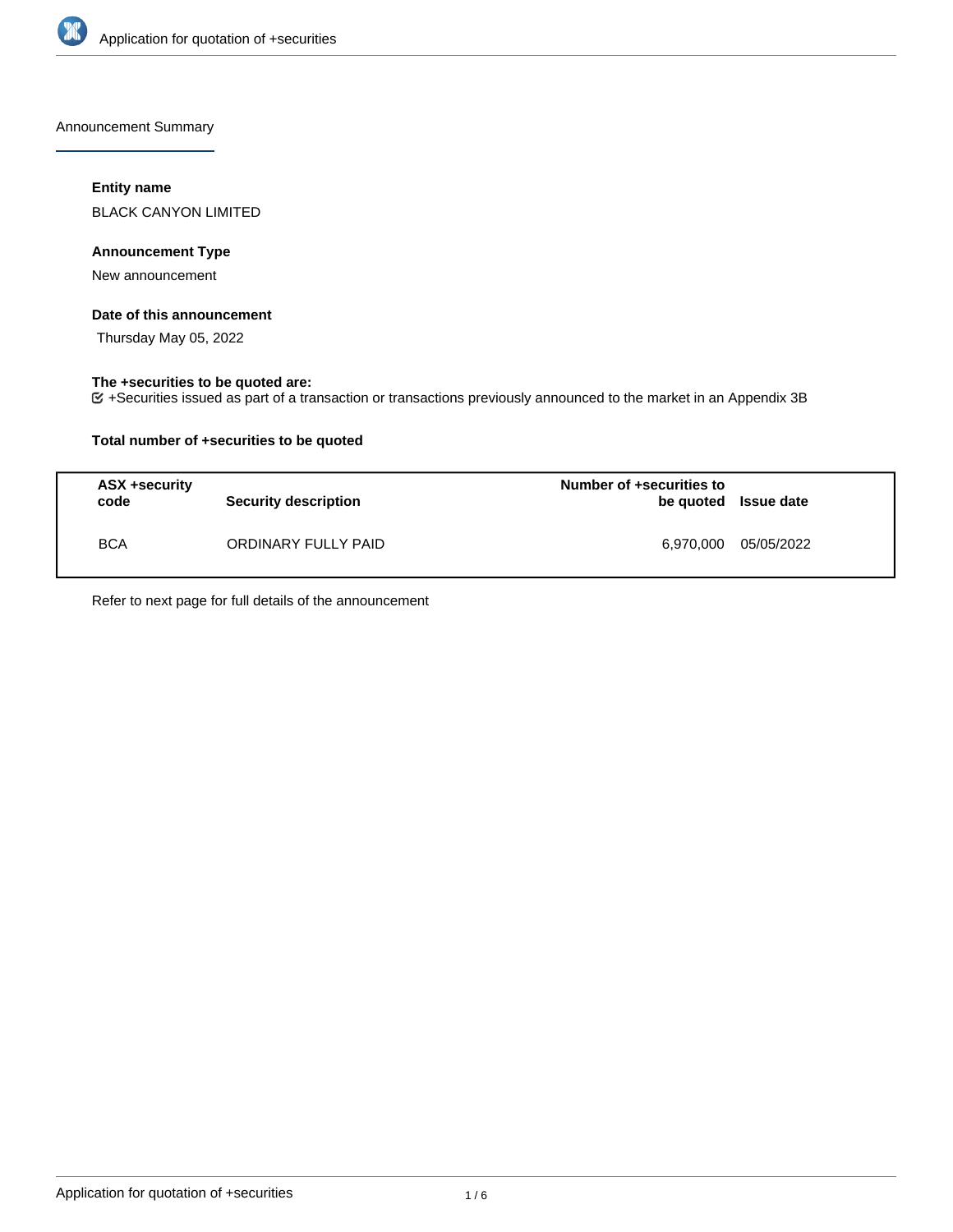

Part 1 - Entity and announcement details

# **1.1 Name of entity**

BLACK CANYON LIMITED

We (the entity named above) apply for +quotation of the following +securities and agree to the matters set out in Appendix 2A of the ASX Listing Rules.

**1.2 Registered number type** ABN

**Registration number** 63150714739

**1.3 ASX issuer code BCA** 

**1.4 The announcement is**

New announcement

### **1.5 Date of this announcement**

5/5/2022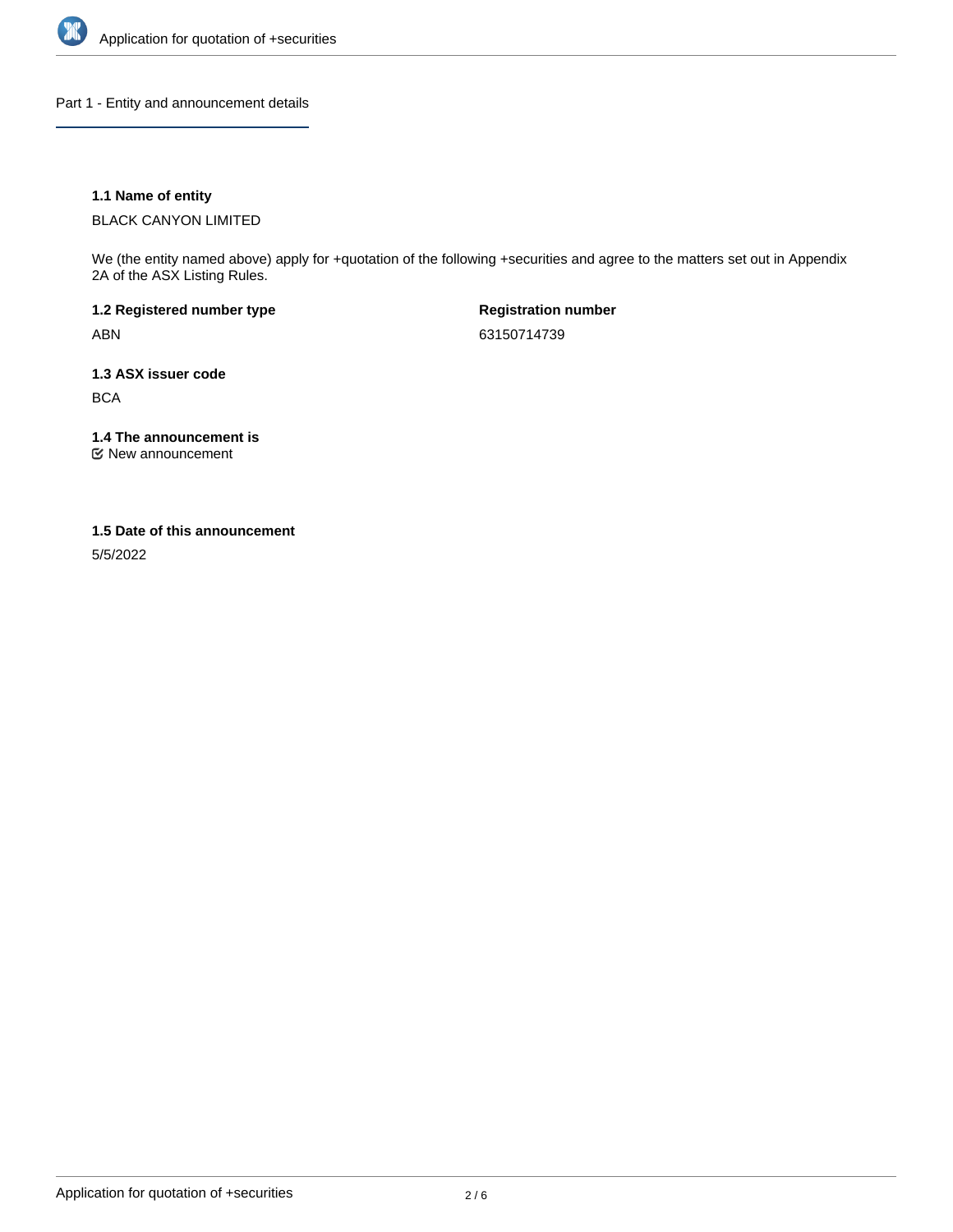

# Part 2 - Type of Issue

#### **2.1 The +securities to be quoted are:**

+Securities issued as part of a transaction or transactions previously announced to the market in an Appendix 3B

#### **Previous Appendix 3B details:**

| <b>Announcement Date and</b><br>Time | <b>Announcement Title</b>                          | Selected Appendix 3B to submit quotation<br>reguest |  |
|--------------------------------------|----------------------------------------------------|-----------------------------------------------------|--|
| 29-Apr-2022 10:11                    | New - Proposed issue of securities -<br><b>BCA</b> | A placement or other type of issue                  |  |

# **2.3a.2 Are there any further issues of +securities yet to take place to complete the transaction(s) referred to in the Appendix 3B?**

Yes

### **2.3a.3 Please provide details of the further issues of +securities yet to take place to complete the transaction(s) referred to in the Appendix 3B**

Tranche 2 Shares of 2,726,970 subject to Shareholder approval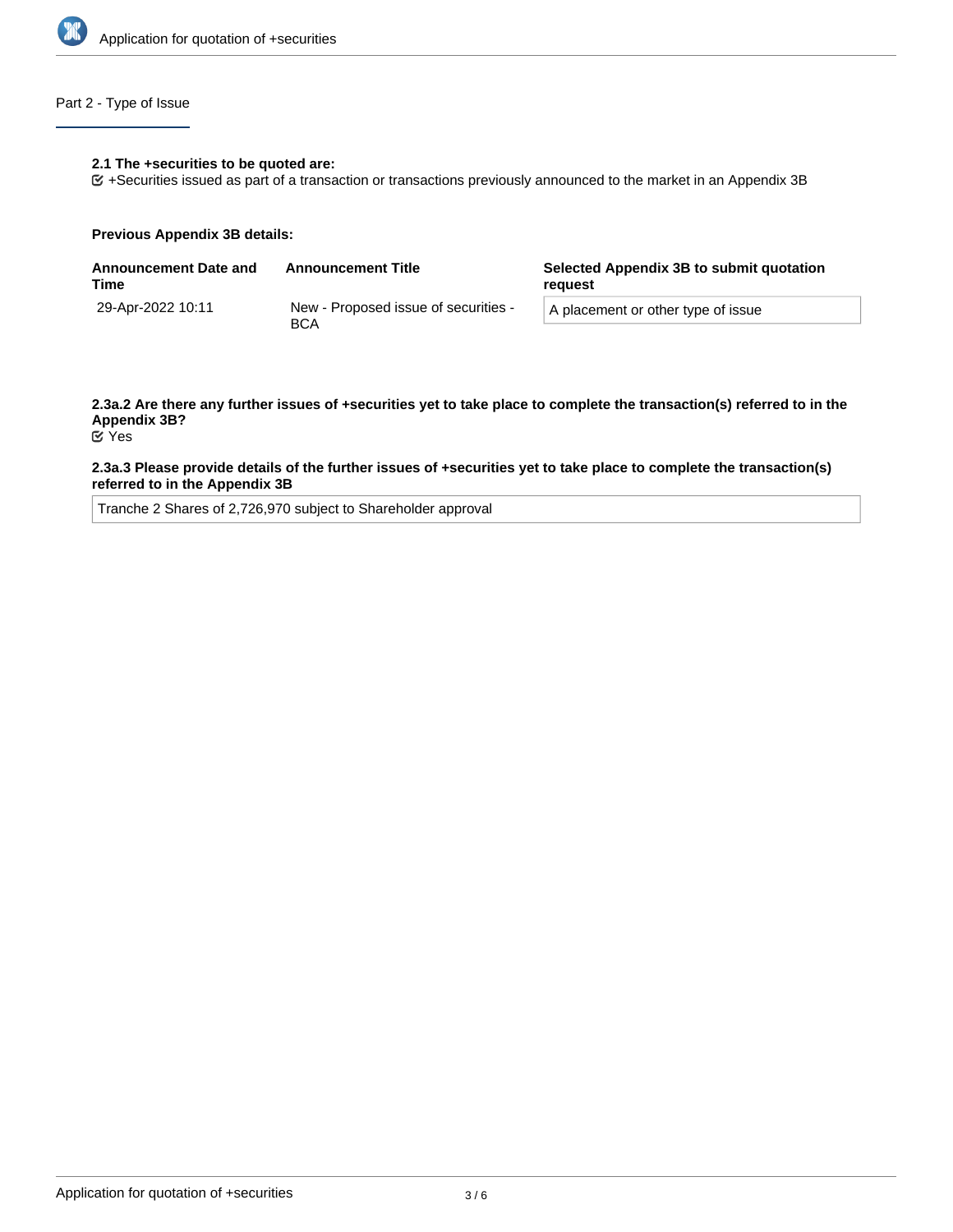

Part 3A - number and type of +securities to be quoted where issue has previously been notified to ASX in an Appendix 3B

### Placement Details

**ASX +security code and description**

BCA : ORDINARY FULLY PAID

**Issue date**

5/5/2022

Distribution Schedule

**Provide a distribution schedule for the new +securities according to the categories set out in the left hand column including the number of recipients and the total percentage of the new +securities held by the recipients in each category.**

| Number of +securities held | <b>Number of holders</b> | Total percentage of +securities held<br>For example, to enter a value of 50%<br>please input as 50.00 |
|----------------------------|--------------------------|-------------------------------------------------------------------------------------------------------|
| $1 - 1,000$                |                          | $\%$                                                                                                  |
| $1,001 - 5,000$            |                          | $\%$                                                                                                  |
| $5,001 - 10,000$           |                          | %                                                                                                     |
| 10,001 - 100,000           |                          | %                                                                                                     |
| 100,001 and over           |                          | $\%$                                                                                                  |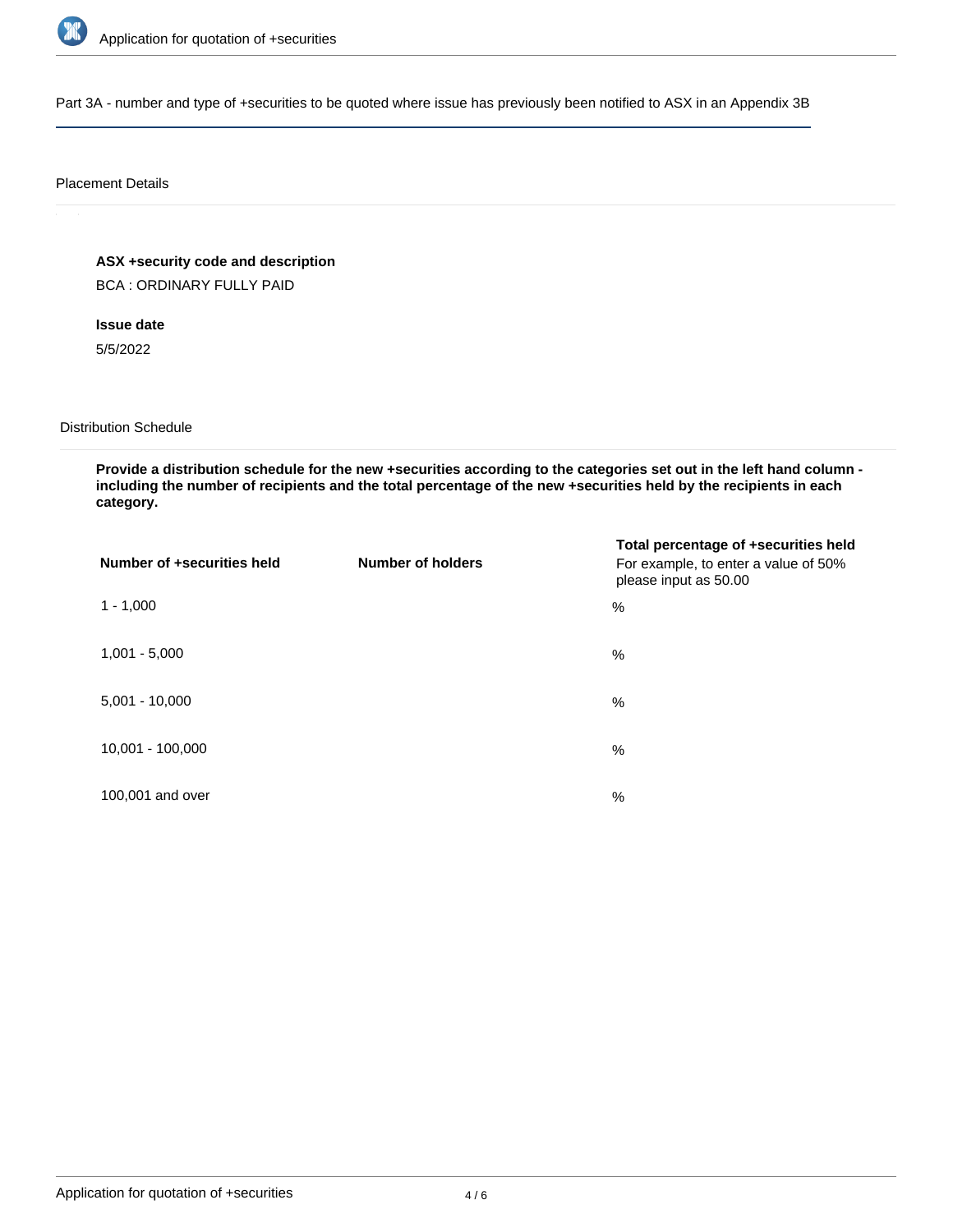

Issue details

| Number of +securities to be quoted<br>6,970,000                                       |                                        |  |  |  |
|---------------------------------------------------------------------------------------|----------------------------------------|--|--|--|
| Are the +securities being issued for a cash consideration?<br>$\mathfrak C$ Yes       |                                        |  |  |  |
| In what currency is the cash consideration being paid?                                | What is the issue price per +security? |  |  |  |
| AUD - Australian Dollar                                                               | AUD 0.33000000                         |  |  |  |
| Any other information the entity wishes to provide about the +securities to be quoted |                                        |  |  |  |